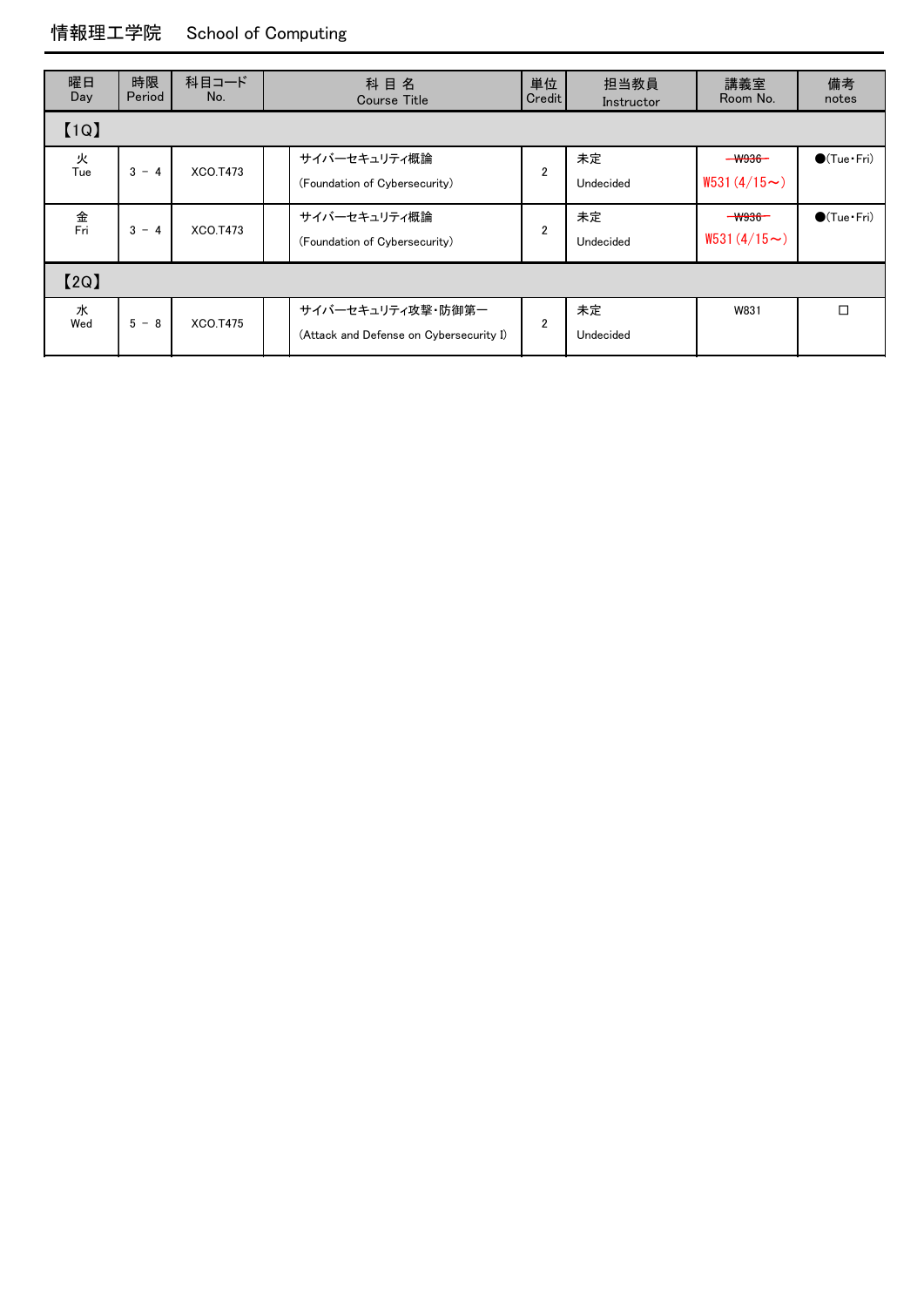# 数理・計算科学コース Graduate major in Mathematical and Computing Science

| 曜日<br>Day                | 時限<br>Period             | 科目コード<br>No.    | 科目名<br><b>Course Title</b> |                                                                                                     | 単位<br>Credit   | 担当教員<br>Instructor                                            | 講義室<br>Room No.  | 備考<br>notes                 |
|--------------------------|--------------------------|-----------------|----------------------------|-----------------------------------------------------------------------------------------------------|----------------|---------------------------------------------------------------|------------------|-----------------------------|
| $[1 \sim 2Q]$            |                          |                 |                            |                                                                                                     |                |                                                               |                  |                             |
| 未定<br>To be<br>announced |                          | <b>MCS.U481</b> |                            | 数理·計算科学特別演習·実験第一<br>(Advanced Exercises and Experiments in<br>Mathematical and Computing Science I) | $\mathbf{1}$   | 指導教員<br>Academic Supervisor                                   |                  | $O(1\sim 2Q)$               |
| 火<br>Tue                 | $3 - 4$                  | <b>MCS.T412</b> | $\star$                    | Special Lecture on Mathematical and<br>Information Science A<br>(数理·計算科学特別講義A)                      | $\overline{2}$ | John R. Parker<br>John R. Parker                              | W832             | $O(1\sim 2Q)$               |
| 水<br>Wed                 | $1 - 2$                  | XCO.U472        |                            | 情報理工学英語プレゼンテーションA<br>(English Presentation Skills A (Computing))                                    | $\overline{2}$ | ※ 小張 敬之<br>X Obari Hiroyuki                                   | W834             | $O(1\sim 2Q)$               |
| 水<br>Wed                 | $1 - 2$                  | XCO.U672        |                            | 情報理工学英語プレゼンテーションB<br>(English Presentation Skills B (Computing))                                    | $\overline{2}$ | ※ 小張 敬之<br>X Obari Hiroyuki                                   | $-$ W832<br>W834 | $O(1\sim 2Q)$               |
| 水<br>Wed                 | $5 - 8$                  | <b>MCS.U681</b> | $\star$                    | Forum on Mathematical and Computing<br>Science S3<br>(数理・計算科学フォーラムS3)                               | $\mathbf{1}$   | 福田 光浩<br>青谷 知幸 ほか<br>Fukuda Mituhiro<br>Aotani Tomoyuki et al | W833<br>J234     | □<br>$O(1\sim 2Q)$          |
| 講究等<br>Seminar           |                          | <b>MCS.Z491</b> |                            | 数理·計算科学講究S1<br>(Seminar on Mathematical and Computing<br>Science S1)                                | $\overline{2}$ | 指導教員<br>Academic Supervisor                                   |                  | $O(1\sim 2Q)$               |
| 講究等<br>Seminar           | $\overline{\phantom{0}}$ | <b>MCS.Z591</b> |                            | 数理·計算科学講究S2<br>(Seminar on Mathematical and Computing<br>Science S2)                                | $\overline{2}$ | 指導教員<br>Academic Supervisor                                   |                  | $O(1\sim 2Q)$               |
| 講究等<br>Seminar           |                          | <b>MCS.Z691</b> |                            | 数理·計算科学講究S3<br>(Seminar on Mathematical and Computing<br>Science S3)                                | $\overline{2}$ | 指導教員<br>Academic Supervisor                                   |                  | $O(1\sim 2Q)$               |
| 講究等<br>Seminar           | $\overline{\phantom{0}}$ | <b>MCS.Z693</b> |                            | 数理·計算科学講究S4<br>(Seminar on Mathematical and Computing<br>Science S4)                                | $\overline{2}$ | 指導教員<br>Academic Supervisor                                   |                  | $O(1\sim 2Q)$               |
| 講究等<br>Seminar           |                          | <b>MCS.Z695</b> |                            | 数理·計算科学講究S5<br>(Seminar on Mathematical and Computing<br>Science S5)                                | $\overline{2}$ | 指導教員<br>Academic Supervisor                                   |                  | $O(1\sim 2Q)$               |
| [1Q]                     |                          |                 |                            |                                                                                                     |                |                                                               |                  |                             |
| 月<br>Mon                 | $3 - 4$                  | <b>MCS.T401</b> |                            | 連続系の数理<br>(Analysis on Continuous Systems)                                                          | $\overline{2}$ | 西畑 伸也<br>三浦 英之<br>Nishibata Shinya<br>Miura Hideyuki          | W351             | $\bullet$ (Mon $\cdot$ Thu) |
| 月<br>Mon                 | $3 - 4$                  | <b>MCS.T501</b> |                            | 実践的並列コンピューティング<br>(Practical Parallel Computing)                                                    | $\overline{2}$ | 遠藤 敏夫<br>松岡 聡<br>Endo Toshio<br>Matsuoka Satoshi              | W242             | $\bigcirc$ (Mon Thu)        |
| 月<br>Mon                 | $5 - 6$                  | <b>MCS.T408</b> | $\star$                    | Discrete, Algebraic and Geometric<br>Structures I<br>(離散・代数・幾何構造第一)                                 | $\overline{2}$ | 小島 定吉<br>寺嶋 郁二<br>Kojima Sadayoshi<br>Terashima Yuii          | W832             | $\bullet$ (Mon Thu)         |
| 火<br>Tue                 | $1 - 2$                  | <b>MCS.T404</b> | $\star$                    | Logical Foundations of Computing<br>(計算論理学)                                                         | $\overline{2}$ | 鹿島 亮<br>西崎 真也<br>Kashima Ryo<br>Nishizaki Shin-Ya             | W833             | $\bigcirc$ (Tue·Fri)        |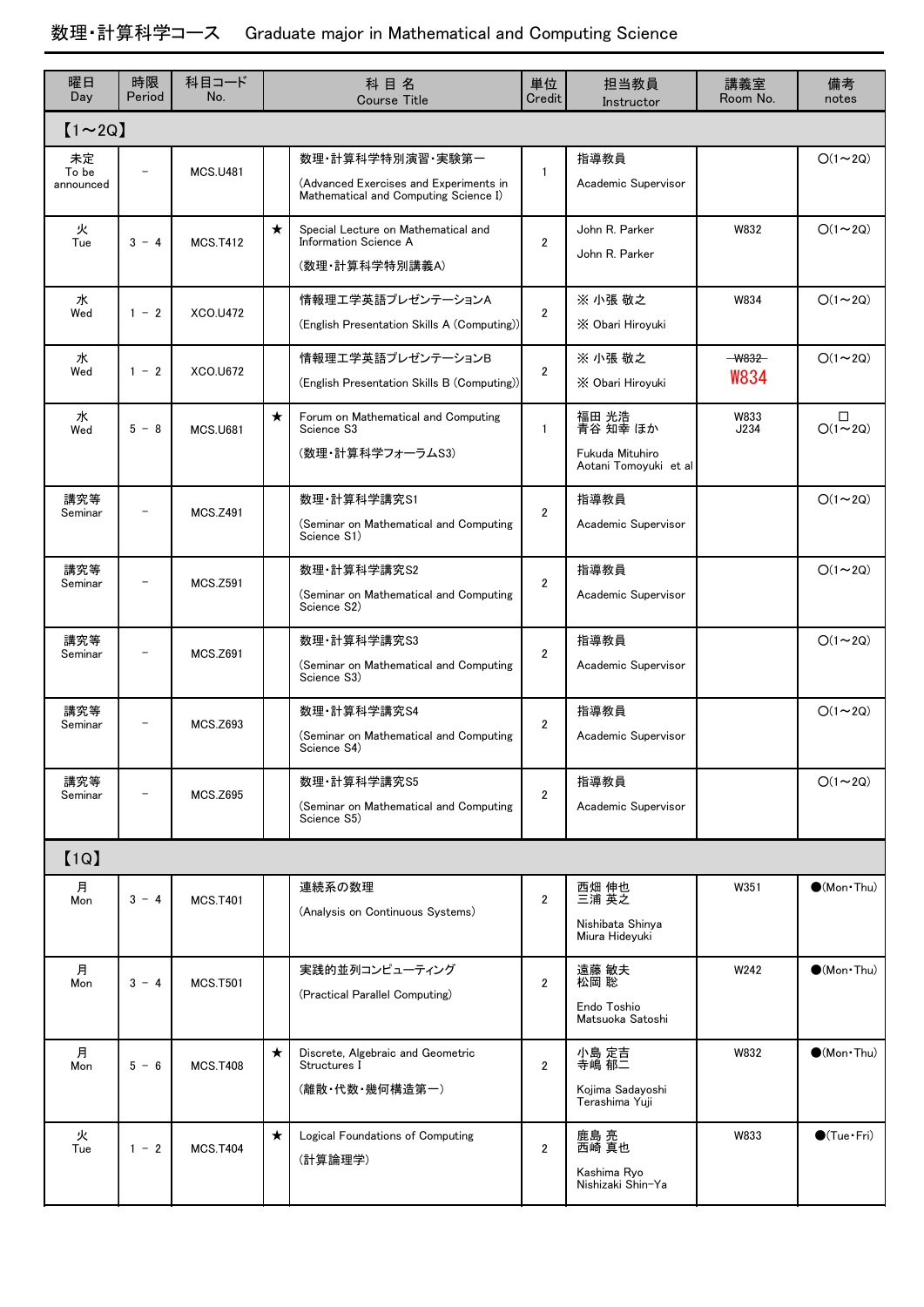#### 時限 Period 科目コード No. 講義室 Room No. 曜日 ┃ 時限 ┃ 科目⊐一ド ┃ 科 目 名 ┃ 単位 ┃ 担当教員 Day 単位 Credit 備考 Course Title **Course Title** Credit **Instructor Room No.** notes 【1Q】 MCS.T507 W832  $7 - 8$ 火  $\overline{2}$ 統計数理 (Theory of Statistical Mathematics) 鈴木 大慈 渡邊 澄夫 Suzuki Taiji Watanabe Sumio ●(Tue・Fri) Tue **MCS.T401** W351  $3 - 4$ 木 2 連続系の数理 (Analysis on Continuous Systems) 西畑 伸也 三浦 英之 Nishibata Shinya Miura Hideyuki  $\bigcirc$ (Mon·Thu) Thu MCS.T501 W242  $3 - 4$ 木 2 実践的並列コンピューティング (Practical Parallel Computing) 遠藤 敏夫 松岡 聡 Endo Toshio Matsuoka Satoshi  $\bigcirc$ (Mon · Thu) Thu **MCS T408** ★ | Discrete, Algebraic and Geometric | 小島 定吉 W832  $5 - 6$ 木 2 Structures I (離散・代数・幾何構造第一) 小島 定吉 寺嶋 郁二 Kojima Sadayoshi Terashima Yuji  $\bigcirc$ (Mon · Thu) Thu **MCS T404** ★ | Logical Foundations of Computing 鹿島 亮 W833  $1 - 2$ 金  $\overline{2}$ (計算論理学) 鹿島 亮 西崎 真也 Kashima Ryo Nishizaki Shin-Ya ●(Tue·Fri) Fri **MCS T507** W832  $7 - 8$ 金  $\overline{2}$ 統計数理 (Theory of Statistical Mathematics) 鈴木 大慈 渡邊 澄夫 Suzuki Taiji Watanabe Sumio ●(Tue・Fri) Fri  $-$  XCO  $11471-01$ インターンシップ  $\overline{2}$ 情報理工学インターンシップA (Internship A (Computing)) 未定 Undecided Internship  $-$  XCO.U571-01 インターンシップ  $\overline{2}$ 情報理工学インターンシップB (Internship B (Computing)) 未定 Undecided Internship - XCO.U671-01 インターンシップ 2 情報理工学インターンシップC (Internship C (Computing)) 未定 Undecided **Internship** 【2Q】 MCS.T405 W331  $5 - 6$ 月  $\overline{2}$ アルゴリズム論 (Theory of Algorithms) 伊東 利哉 渡辺 治 Ito Toshiya Watanabe Osamu  $\bigcirc$ (Mon · Thu) Mon MCS.T504 ★ │ Topics in Geometry 梅原 雅顕 W832  $5 - 6$ 月  $\overline{2}$ (幾何学特論) 梅原 雅顕 小島 定吉 Umehara Masaaki Kojima Sadayoshi  $\bigcirc$ (Mon·Thu) Mon MCS.T406 ★ W331 Distributed Algorithms  $7 - 8$ 月 2 (分散アルゴリズム) 首藤 一幸 遠藤 敏夫 Shudo Kazuyuki Endo Toshio  $\bigcirc$ (Mon · Thu) Mon CSC.T441 W833  $1 - 2$ 火 2 インターネットインフラ特論 (Internet Infrastructure) 太田 昌孝 Ohta Masataka ●(Tue·Fri) **Tue** ART.T451 ★ | Mathematics of Discrete Systems 中村 清彦 <del> U221</del>  $5 - 6$ 火<br>Tue 2 (離散系の数理) 中村 清彦 渡邊 澄夫 ほか Nakamura Kiyohiko Watanabe Sumio et al ●(Tue · Fri)<br>ACLS Tue | 5 - 6 | ART.T451 | | <sub>(離散系の数理)</sub> | 2 | 渡邊 澄夫 ほか | G221 | ACLS

### 数理・計算科学コース Graduate major in Mathematical and Computing Science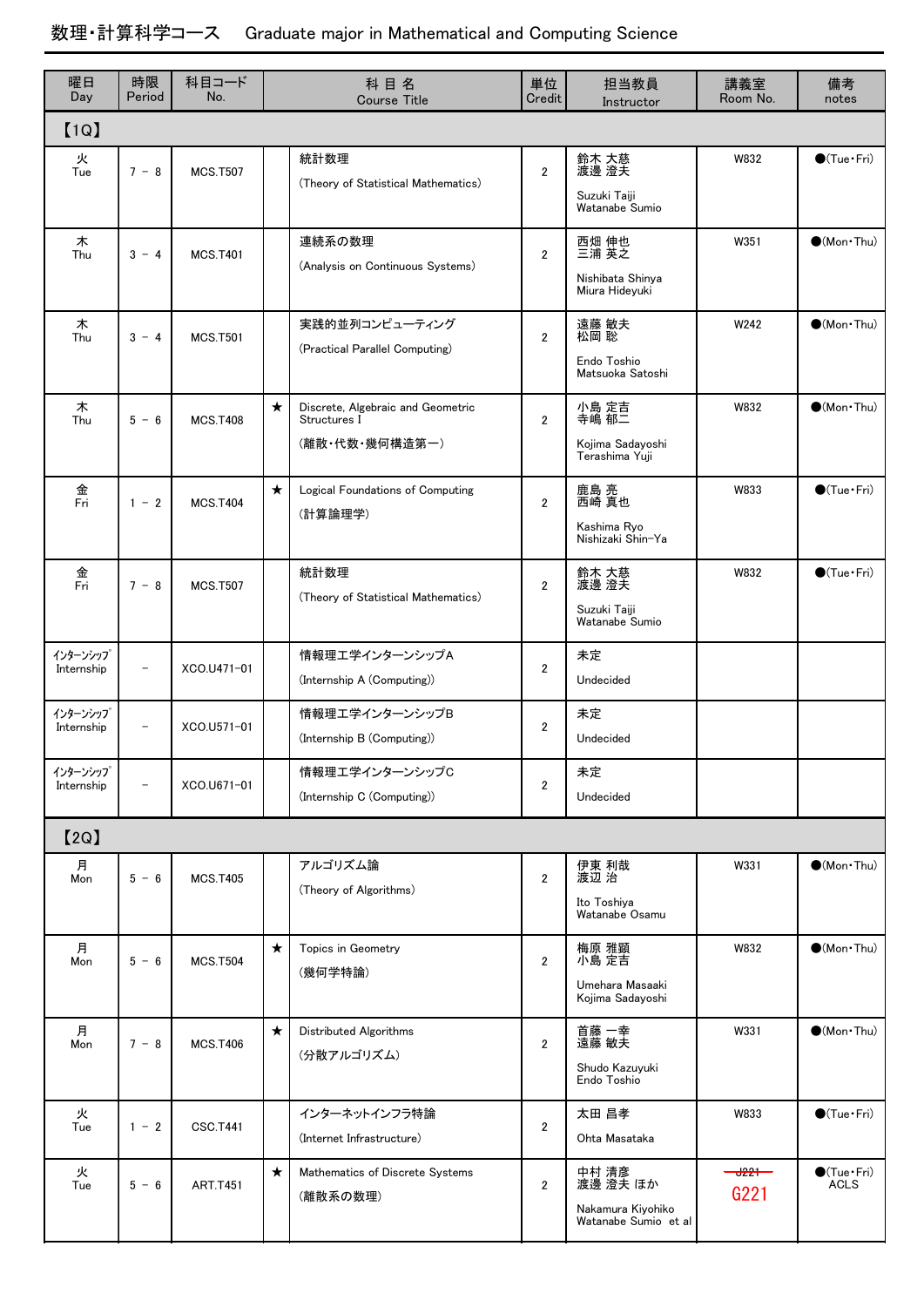# 数理・計算科学コース Graduate major in Mathematical and Computing Science

| 曜日<br>Day              | 時限<br>Period             | 科目コード<br>No.    |         | 科目名<br><b>Course Title</b>                    | 単位<br>Credit   | 担当教員<br>Instructor                                             | 講義室<br>Room No.  | 備考<br>notes                         |
|------------------------|--------------------------|-----------------|---------|-----------------------------------------------|----------------|----------------------------------------------------------------|------------------|-------------------------------------|
| [2Q]                   |                          |                 |         |                                               |                |                                                                |                  |                                     |
| 火<br>Tue               | $5 - 6$                  | <b>MCS.T503</b> |         | プログラミング言語設計論<br>(Programming Language Design) | $\overline{2}$ | 増原 英彦<br>脇田 建<br>Masuhara Hidehiko<br>Wakita Ken               | W331             | $\bigcirc$ (Tue · Fri)              |
| 火<br>Tue               | $7 - 8$                  | <b>MCS.T509</b> |         | ソフトウェア検証論<br>(Software Verification)          | $\overline{2}$ | 南出 靖彦<br>増原 英彦<br>Minamide Yasuhiko<br>Masuhara Hidehiko       | W832             | $\bigcirc$ (Tue·Fri)                |
| 木<br>Thu               | $5 - 6$                  | <b>MCS.T405</b> |         | アルゴリズム論<br>(Theory of Algorithms)             | $\overline{2}$ | 伊東 利哉<br>渡辺 治<br>Ito Toshiya<br>Watanabe Osamu                 | W331             | $\bigcirc$ (Mon Thu)                |
| 木<br>Thu               | $5 - 6$                  | <b>MCS.T504</b> | $\star$ | Topics in Geometry<br>(幾何学特論)                 | $\overline{2}$ | 梅原 雅顕<br>小島 定吉<br>Umehara Masaaki<br>Kojima Sadayoshi          | W832             | $(Mon\cdot Thu)$                    |
| 木<br>Thu               | $7 - 8$                  | <b>MCS.T406</b> | $\star$ | Distributed Algorithms<br>(分散アルゴリズム)          | $\overline{2}$ | 首藤 一幸<br>遠藤 敏夫<br>Shudo Kazuyuki<br>Endo Toshio                | W331             | $\bigcirc$ (Mon Thu)                |
| 金<br>Fri               | $1 - 2$                  | <b>CSC.T441</b> |         | インターネットインフラ特論<br>(Internet Infrastructure)    | $\overline{2}$ | 太田 昌孝<br>Ohta Masataka                                         | W833             | $\bigcirc$ (Tue $\cdot$ Fri)        |
| 金<br>Fri               | $5 - 6$                  | <b>ART.T451</b> | $\star$ | Mathematics of Discrete Systems<br>(離散系の数理)   | $\overline{2}$ | 中村 清彦<br>渡邊 澄夫 ほか<br>Nakamura Kiyohiko<br>Watanabe Sumio et al | $-1221-$<br>G221 | $\bigcirc$ (Tue·Fri)<br><b>ACLS</b> |
| 金<br>$\bar{F}$ ri      | $5 - 6$                  | <b>MCS.T503</b> |         | プログラミング言語設計論<br>(Programming Language Design) | $\overline{2}$ | 増原 英彦<br>脇田 建<br>Masuhara Hidehiko<br>Wakita Ken               | W331             | $\bigcirc$ (Tue · Fri)              |
| 金<br>Fri               | $7 - 8$                  | <b>MCS.T509</b> |         | ソフトウェア検証論<br>(Software Verification)          | $\overline{2}$ | 南出 靖彦<br>増原 英彦<br>Minamide Yasuhiko<br>Masuhara Hidehiko       | W832             | $\bigcirc$ (Tue $\cdot$ Fri)        |
| インターンシップ<br>Internship | $\overline{\phantom{0}}$ | XCO.U471-02     |         | 情報理エ学インターンシップA<br>(Internship A (Computing))  | $\overline{2}$ | 未定<br>Undecided                                                |                  |                                     |
| インターンシップ<br>Internship | $\qquad \qquad -$        | XCO.U571-02     |         | 情報理エ学インターンシップB<br>(Internship B (Computing))  | $\overline{2}$ | 未定<br>Undecided                                                |                  |                                     |
| インターンシップ<br>Internship | $\overline{a}$           | XCO.U671-02     |         | 情報理工学インターンシップC<br>(Internship C (Computing))  | $\overline{2}$ | 未定<br>Undecided                                                |                  |                                     |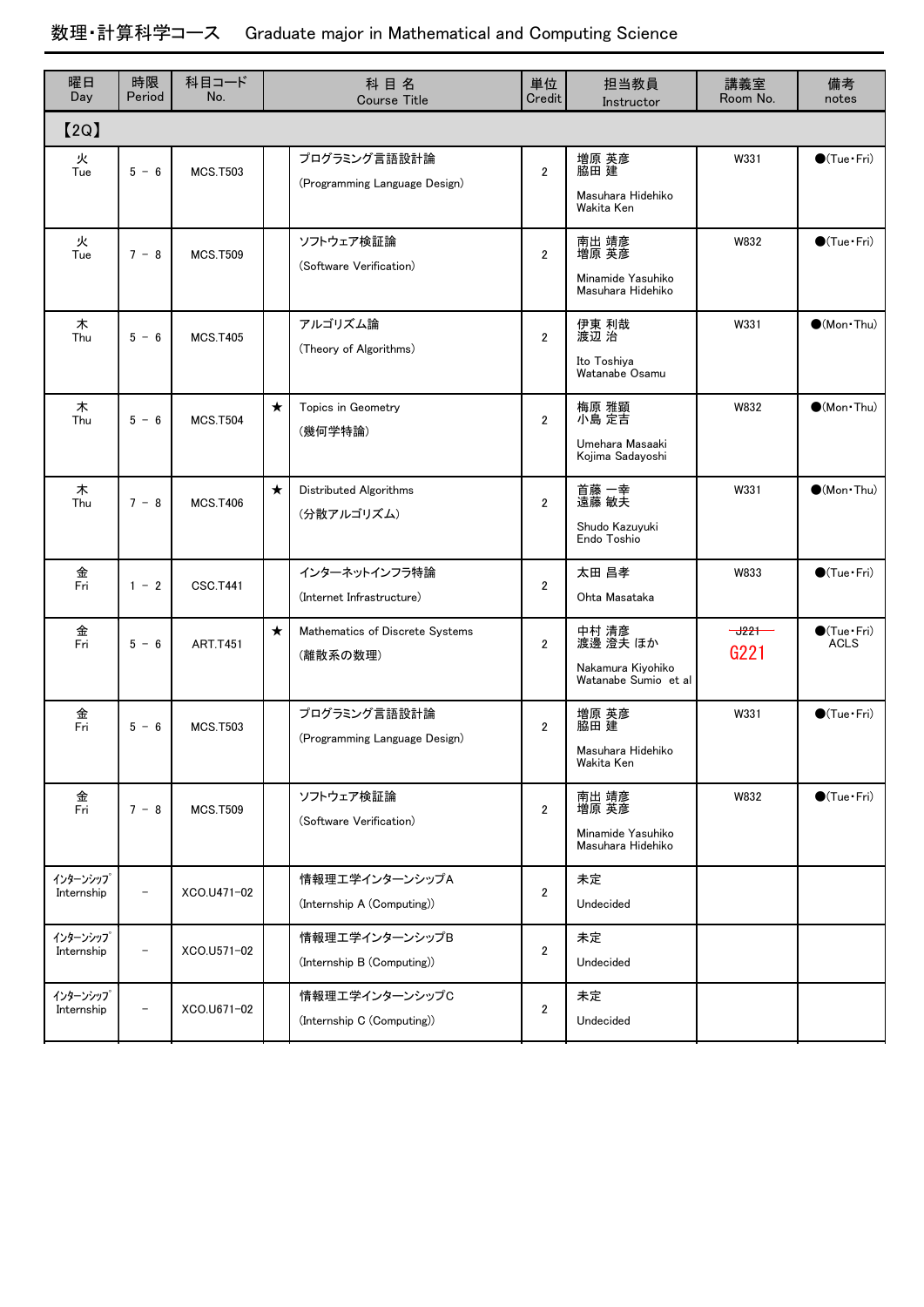| 曜日<br>Day                | 時限<br>Period             | 科目コード<br>No.          | 科目名<br><b>Course Title</b> |                                                                  | 単位<br>Credit   | 担当教員<br>Instructor                                                | 講義室<br>Room No.         | 備考<br>notes                 |
|--------------------------|--------------------------|-----------------------|----------------------------|------------------------------------------------------------------|----------------|-------------------------------------------------------------------|-------------------------|-----------------------------|
| $[1 \sim 2Q]$            |                          |                       |                            |                                                                  |                |                                                                   |                         |                             |
| 未定<br>To be<br>announced | $\overline{a}$           | <b>CSC.U481</b>       |                            | 情報エ学特別演習・実験第一<br>(Workshop on Computer Science I)                | 1              | 指導教員<br>Academic Supervisor                                       |                         | $O(1\sim 2Q)$               |
| 水<br>Wed                 | $1 - 2$                  | XCO.U472              |                            | 情報理工学英語プレゼンテーションA<br>(English Presentation Skills A (Computing)) | $\overline{2}$ | ※ 小張 敬之<br>X Obari Hiroyuki                                       | W834                    | $O(1\sim 2Q)$               |
| 水<br>Wed                 | $1 - 2$                  | <b>XCO.U672</b>       |                            | 情報理工学英語プレゼンテーションB<br>(English Presentation Skills B (Computing)) | $\overline{2}$ | ※ 小張 敬之<br>X Obari Hiroyuki                                       | $-$ W832<br><b>W834</b> | $O(1\sim 2Q)$               |
| 水<br>Wed                 | $5 - 8$                  | <b>CSC.U681</b>       | $\star$                    | Forum on Computer Science S3<br>(情報エ学フォーラムS3)                    | $\mathbf{1}$   | 渡部 卓雄<br>荒堀 喜貴 ほか<br>Watanabe Takuo<br>Arahori Yoshitaka et<br>al | W631<br>J232            | $\Box$<br>$O(1 - 2Q)$       |
| 講究等<br>Seminar           | $\qquad \qquad -$        | CSC.Z491              |                            | 情報工学講究S1<br>(Seminar on Computer Science S1)                     | $\overline{2}$ | 指導教員<br>Academic Supervisor                                       |                         | $O(1\sim 2Q)$               |
| 講究等<br>Seminar           | $\overline{\phantom{0}}$ | CSC <sub>.</sub> Z591 |                            | 情報工学講究S2<br>(Seminar on Computer Science S2)                     | $\overline{2}$ | 指導教員<br>Academic Supervisor                                       |                         | $O(1\sim 2Q)$               |
| 講究等<br>Seminar           |                          | CSC.Z691              |                            | 情報工学講究S3<br>(Seminar on Computer Science S3)                     | $\overline{2}$ | 指導教員<br>Academic Supervisor                                       |                         | $O(1\sim 2Q)$               |
| 講究等<br>Seminar           |                          | CSC.Z693              |                            | 情報工学講究S4<br>(Seminar on Computer Science S4)                     | $\overline{2}$ | 指導教員<br>Academic Supervisor                                       |                         | $O(1\sim 2Q)$               |
| 講究等<br>Seminar           | $\qquad \qquad -$        | CSC <sub>.</sub> Z695 |                            | 情報工学講究S5<br>(Seminar on Computer Science S5)                     | $\overline{2}$ | 指導教員<br>Academic Supervisor                                       |                         | $O(1\sim 2Q)$               |
| [1Q]                     |                          |                       |                            |                                                                  |                |                                                                   |                         |                             |
| 月<br>Mon                 | $1 - 2$                  | <b>CSC.T526</b>       | ★                          | High Performance Scientific Computing<br>(高性能科学技術計算)             | $\overline{2}$ | 横田 理央<br>遠藤 敏夫<br>Yokota Rio<br>Endo Toshio                       | W831                    | $\bullet$ (Mon•Thu)         |
| 月<br>Mon                 | $3 - 4$                  | <b>MCS.T501</b>       |                            | 実践的並列コンピューティング<br>(Practical Parallel Computing)                 | $\overline{2}$ | 遠藤 敏夫<br>松岡 聡<br>Endo Toshio<br>Matsuoka Satoshi                  | W242                    | $\bullet$ (Mon·Thu)         |
| 月<br>Mon                 | $5 - 6$                  | <b>CSC.T421</b>       | $\star$                    | Human Computer Interaction<br>(ヒューマンコンピュータインタラクション)              | $\overline{2}$ | 小池 英樹<br>三宅 美博<br>Koike Hideki<br>Miyake Yoshihiro                | W831<br>J233            | $\bullet$ (Mon Thu)         |
| 月<br>Mon                 | $7 - 8$                  | <b>CSC.T422</b>       |                            | プログラム理論<br>(Mathematical Theory of Programs)                     | $\overline{2}$ | 小林 隆志<br>西崎 真也<br>Kobayashi Takashi<br>Nishizaki Shin-Ya          | W935                    | $\bullet$ (Mon Thu)         |
| 月<br>Mon                 | $7 - 8$                  | CSC.T521              | $\star$                    | Cloud Computing and Parallel Processing<br>(クラウドコンピューティングと並列処理)  | $\overline{2}$ | 宮崎 純<br>横田 治夫<br>Miyazaki Jun<br>Yokota Haruo                     | W331                    | $\bullet$ (Mon $\cdot$ Thu) |
| 火<br>Tue                 | $1 - 2$                  | <b>MCS.T404</b>       | $\star$                    | Logical Foundations of Computing<br>(計算論理学)                      | $\overline{2}$ | 鹿島 亮<br>西崎 真也<br>Kashima Ryo<br>Nishizaki Shin-Ya                 | W833                    | $\bigcirc$ (Tue·Fri)        |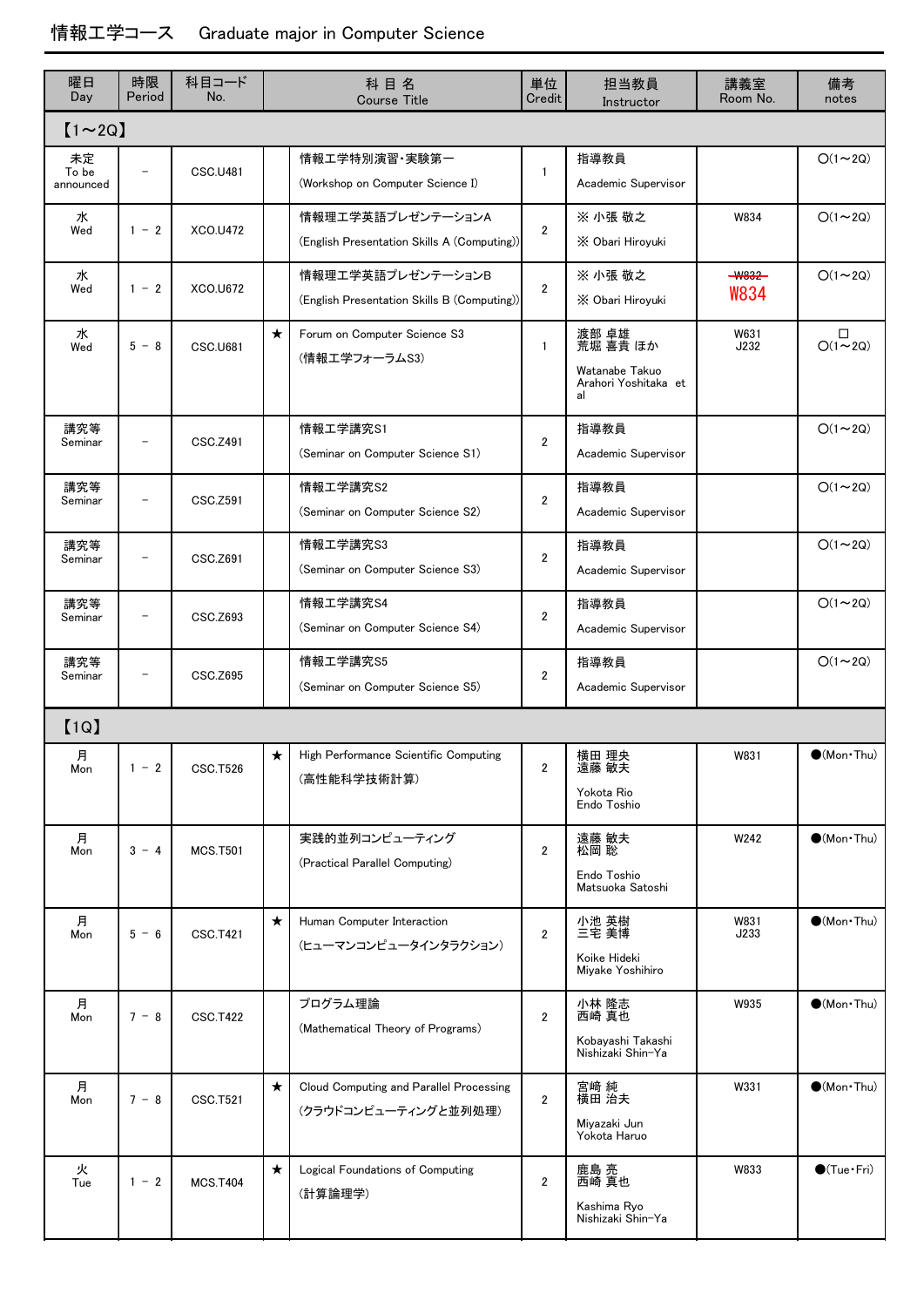| 曜日<br>Day              | 時限<br>Period             | 科目コード<br>No.    |         | 科目名<br><b>Course Title</b>                                      | 単位<br>Credit   | 担当教員<br>Instructor                                               | 講義室<br>Room No. | 備考<br>notes                           |
|------------------------|--------------------------|-----------------|---------|-----------------------------------------------------------------|----------------|------------------------------------------------------------------|-----------------|---------------------------------------|
| [1Q]                   |                          |                 |         |                                                                 |                |                                                                  |                 |                                       |
| 火<br>Tue               | $5 - 6$                  | <b>ART.T543</b> | $\star$ | <b>Bioinformatics</b><br>(バイオインフォマティクス)                         | $\overline{2}$ | 秋山 泰<br>小長谷 明彦 ほか<br>Akiyama Yutaka<br>Konagaya Akihiko et<br>al | W833G311        | $\bigcirc$ (Tue · Fri)<br><b>ACLS</b> |
| 火<br>Tue               | $5 - 8$                  | <b>CSC.T423</b> |         | システム開発プロジェクト基礎第一<br>(Software Development Studio: Basic I)      | $\overline{2}$ | 権藤 克彦<br>森本 千佳子<br>Gondou Katuhiko<br>Morimoto Chikako           | W371            | □                                     |
| Wed                    | $5 - 8$                  | <b>CSC.T522</b> |         | 質管理<br>(Software Project Management and<br>Quality Control)     | $\overline{2}$ | ※ 南澤 吉昭 ほか<br>X Hayama Takeshi<br>X Minamisawa<br>Yoshiaki et al | 1.160 M (1)     | <b>40開講</b>                           |
| 木<br>Thu               | $1 - 2$                  | <b>CSC.T526</b> | $\star$ | High Performance Scientific Computing<br>(高性能科学技術計算)            | $\overline{2}$ | 横田 理央<br>遠藤 敏夫<br>Yokota Rio<br>Endo Toshio                      | W831            | $(Mon\cdot Thu)$                      |
| 木<br>Thu               | $3 - 4$                  | <b>MCS.T501</b> |         | 実践的並列コンピューティング<br>(Practical Parallel Computing)                | $\overline{2}$ | 遠藤 敏夫<br>松岡 聡<br>Endo Toshio<br>Matsuoka Satoshi                 | W242            | $(Mon\cdot Thu)$                      |
| 木<br>Thu               | $5 - 6$                  | <b>CSC.T421</b> | $\star$ | Human Computer Interaction<br>(ヒューマンコンピュータインタラクション)             | $\overline{2}$ | 小池 英樹<br>三宅 美博<br>Koike Hideki<br>Miyake Yoshihiro               | W831<br>J233    | $(Mon\cdot Thu)$                      |
| 木<br>Thu               | $7 - 8$                  | <b>CSC.T422</b> |         | プログラム理論<br>(Mathematical Theory of Programs)                    | $\overline{2}$ | 小林 隆志<br>西崎 真也<br>Kobayashi Takashi<br>Nishizaki Shin-Ya         | W935            | $\bullet$ (Mon·Thu)                   |
| 木<br>Thu               | $7 - 8$                  | <b>CSC.T521</b> | $\star$ | Cloud Computing and Parallel Processing<br>(クラウドコンピューティングと並列処理) | $\overline{2}$ | 宮崎 純<br>横田 治夫<br>Miyazaki Jun<br>Yokota Haruo                    | W331            | $\bullet$ (Mon Thu)                   |
| 金<br>Fri               | $1 - 2$                  | <b>MCS.T404</b> | $\star$ | Logical Foundations of Computing<br>(計算論理学)                     | $\overline{2}$ | 鹿島 亮<br>西崎 真也<br>Kashima Ryo<br>Nishizaki Shin-Ya                | W833            | $\bigcirc$ (Tue · Fri)                |
| 金<br>Fri               | $5 - 6$                  | <b>ART.T543</b> | $\star$ | <b>Bioinformatics</b><br>(バイオインフォマティクス)                         | $\overline{2}$ | 秋山 泰<br>小長谷 明彦 ほか<br>Akiyama Yutaka<br>Konagaya Akihiko et<br>al | W833G311        | $\bigcirc$ (Tue · Fri)<br><b>ACLS</b> |
| 金<br>Fri               | $5 - 8$                  | <b>CSC.T424</b> |         | ソフトウェア開発演習<br>(Workshop on Software Development)                | $\overline{2}$ | 渡部 卓雄<br>権藤 克彦<br>Watanabe Takuo<br>Gondou Katuhiko              | W371            | □                                     |
| インターンシップ<br>Internship | $\overline{\phantom{a}}$ | XCO.U471-01     |         | 情報理工学インターンシップA<br>(Internship A (Computing))                    | $\overline{2}$ | 未定<br>Undecided                                                  |                 |                                       |
| インターンシップ<br>Internship | $\overline{\phantom{a}}$ | XCO.U571-01     |         | 情報理工学インターンシップB<br>(Internship B (Computing))                    | $\overline{2}$ | 未定<br>Undecided                                                  |                 |                                       |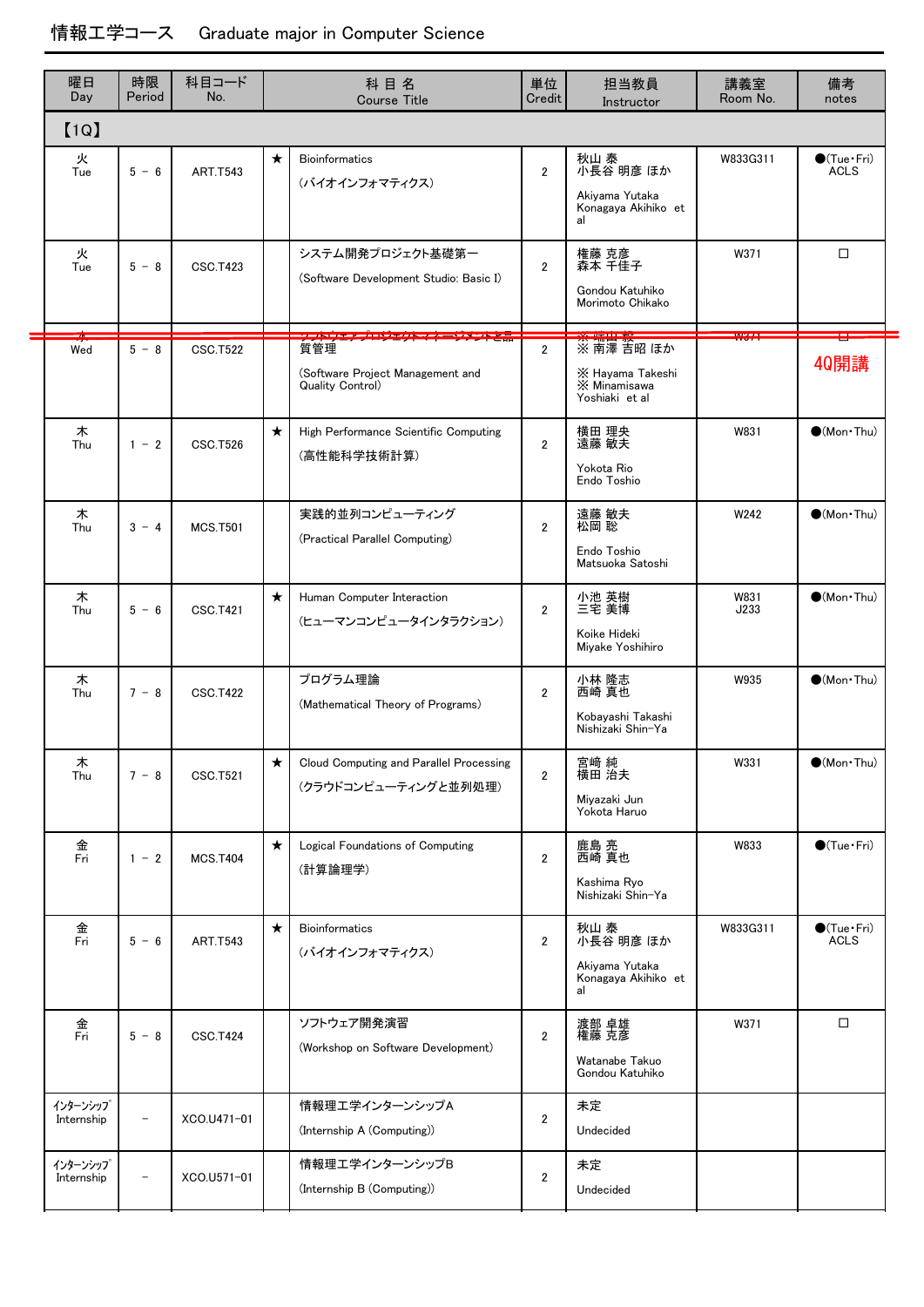| 曜日<br>Day              | 時限<br>Period             | 科目コード<br>No.    |         | 科目名<br><b>Course Title</b>                                  | 単位<br>Credit   | 担当教員<br>Instructor                                                  | 講義室<br>Room No.                                                   | 備考<br>notes                          |
|------------------------|--------------------------|-----------------|---------|-------------------------------------------------------------|----------------|---------------------------------------------------------------------|-------------------------------------------------------------------|--------------------------------------|
| [1Q]                   |                          |                 |         |                                                             |                |                                                                     |                                                                   |                                      |
| インターンシップ<br>Internship | $\overline{\phantom{0}}$ | XCO.U671-01     |         | 情報理工学インターンシップC<br>(Internship C (Computing))                | $\overline{2}$ | 未定<br>Undecided                                                     |                                                                   |                                      |
| [2Q]                   |                          |                 |         |                                                             |                |                                                                     |                                                                   |                                      |
| 月<br>Mon               | $1 - 2$                  | <b>CSC.T426</b> |         | ソフトウェア設計論<br>(Software Design Methodology)                  | $\overline{2}$ | 佐伯 元司<br>小林 隆志<br>Saeki Motoshi<br>Kobayashi Takashi                | W834                                                              | $\bullet$ (Mon·Thu)                  |
| 月<br>Mon               | $3 - 4$                  | <b>CSC.T425</b> | $\star$ | Concurrent System Theory<br>(並行システム論)                       | $\overline{2}$ | 西崎 真也<br>渡部 卓雄<br>Nishizaki Shin-Ya<br>Watanabe Takuo               | W834                                                              | $\bullet$ (Mon·Thu)                  |
| 月<br>Mon               | $3 - 4$                  | <b>ART.T548</b> | $\star$ | Advanced Artificial Intelligence<br>(先端人工知能)                | $\overline{2}$ | 新田 克己<br>篠田 浩一 ほか<br>Nitta Katsumi<br>Shinoda Koichi et al          | W631<br>G115                                                      | $\bullet$ (Mon·Thu)                  |
| 月<br>Mon               | $5 - 6$                  | <b>MCS.T405</b> |         | アルゴリズム論<br>(Theory of Algorithms)                           | $\overline{2}$ | 伊東 利哉<br>渡辺 治<br>Ito Toshiya<br>Watanabe Osamu                      | W331                                                              | $\bigcirc$ (Mon Thu)                 |
| 月<br>Mon               | $7 - 8$                  | <b>MCS.T406</b> | $\star$ | Distributed Algorithms<br>(分散アルゴリズム)                        | $\overline{2}$ | 首藤 一幸<br>遠藤 敏夫<br>Shudo Kazuyuki<br>Endo Toshio                     | W331                                                              | $\bullet$ (Mon·Thu)                  |
| 月<br>Mon               | $7 - 8$                  | <b>ART.T547</b> |         | マルチメディア情報処理論<br>(Multimedia Information Processing)         | $\overline{2}$ | 亀井 宏行<br>下坂 正倫 ほか<br>Kamei Hiroyuki<br>Shimosaka<br>Masamichi et al | W631G311                                                          | $\bullet$ (Mon · Thu)<br><b>ACLS</b> |
| 火<br>Tue               | $1 - 2$                  | <b>CSC.T441</b> |         | インターネットインフラ特論<br>(Internet Infrastructure)                  | $\overline{2}$ | 太田 昌孝<br>Ohta Masataka                                              | W833                                                              | $\bullet$ (Tue · Fri)                |
| 火<br>Tue               | $3 - 4$                  | <b>ART.T458</b> | $\star$ | Machine Learning<br>(機械学習)                                  | $\overline{2}$ | 村田 剛志<br>寺野 隆雄<br>Murata Tsuyoshi<br>Terano Takao                   | $-$ <b>W833</b><br><del>ası +</del><br><b>W631</b><br><b>J232</b> | $\bigcirc$ (Tue · Fri)               |
| 火<br>Tue               | $3 - 4$                  | <b>CSC.T523</b> | $\star$ | Advanced Data Engineering<br>(先端データエ学)                      | $\overline{2}$ | 横田 治夫<br>宮崎 純<br>Yokota Haruo<br>Miyazaki Jun                       | W831                                                              | $\bigcirc$ (Tue · Fri)               |
| 火<br>Tue               | $5 - 6$                  | <b>MCS.T503</b> |         | プログラミング言語設計論<br>(Programming Language Design)               | $\overline{2}$ | 増原 英彦<br>脇田 建<br>Masuhara Hidehiko<br>Wakita Ken                    | W331                                                              | $\bigcirc$ (Tue·Fri)                 |
| 火<br>Tue               | $5 - 8$                  | <b>CSC.T427</b> |         | システム開発プロジェクト基礎第二<br>(Software Development Studio: Basic II) | $\overline{2}$ | 権藤 克彦<br>森本 千佳子 ほか<br>Gondou Katuhiko<br>Morimoto Chikako et<br>al  | W371                                                              | $\Box$                               |
| 木<br>Thu               | $1 - 2$                  | <b>CSC.T426</b> |         | ソフトウェア設計論<br>(Software Design Methodology)                  | $\overline{2}$ | 佐伯 元司<br>小林 隆志<br>Saeki Motoshi<br>Kobayashi Takashi                | W834                                                              | $\bullet$ (Mon $\cdot$ Thu)          |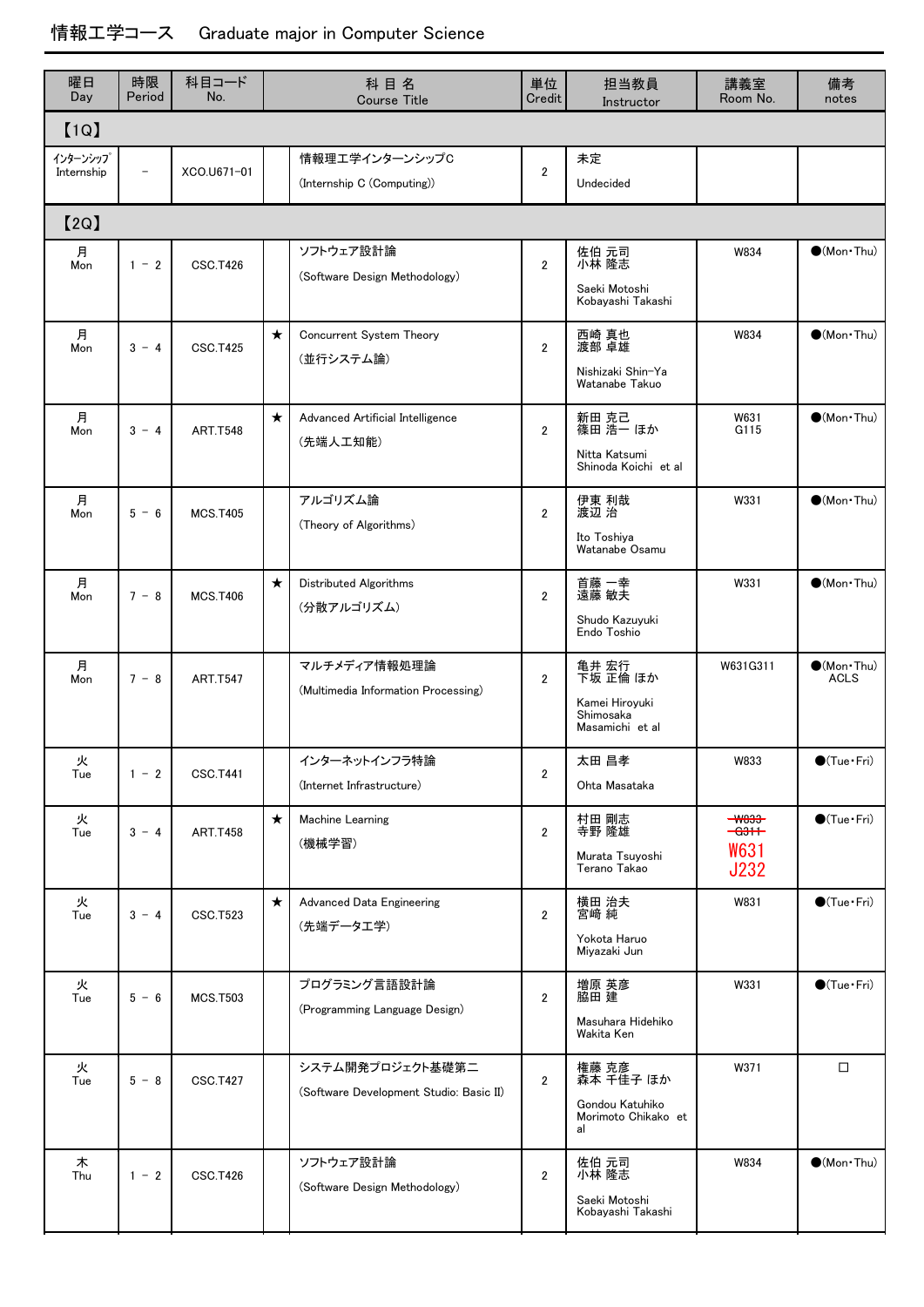| 曜日<br>Day              | 時限<br>Period             | 科目コード<br>No.    | 科目名<br><b>Course Title</b> |                                                                          | 単位<br>Credit   | 担当教員<br>Instructor                                                  | 講義室<br>Room No.                                     | 備考<br>notes                        |
|------------------------|--------------------------|-----------------|----------------------------|--------------------------------------------------------------------------|----------------|---------------------------------------------------------------------|-----------------------------------------------------|------------------------------------|
| [2Q]                   |                          |                 |                            |                                                                          |                |                                                                     |                                                     |                                    |
| 木<br>Thu               | $3 - 4$                  | <b>CSC.T425</b> | $\star$                    | Concurrent System Theory<br>(並行システム論)                                    | $\overline{2}$ | 西崎 真也<br>渡部 卓雄<br>Nishizaki Shin-Ya<br>Watanabe Takuo               | W834                                                | $\bullet$ (Mon Thu)                |
| 木<br>Thu               | $3 - 4$                  | <b>ART.T548</b> | $\star$                    | Advanced Artificial Intelligence<br>(先端人工知能)                             | $\overline{2}$ | 新田 克己<br>篠田 浩一 ほか<br>Nitta Katsumi<br>Shinoda Koichi et al          | W631<br>G115                                        | $(Mon\cdot Thu)$                   |
| 木<br>Thu               | $5 - 6$                  | <b>MCS.T405</b> |                            | アルゴリズム論<br>(Theory of Algorithms)                                        | $\overline{2}$ | 伊東 利哉<br>渡辺 治<br>Ito Toshiya<br>Watanabe Osamu                      | W331                                                | $\bullet$ (Mon·Thu)                |
| 木<br>Thu               | $7 - 8$                  | <b>MCS.T406</b> | $\star$                    | Distributed Algorithms<br>(分散アルゴリズム)                                     | $\overline{2}$ | 首藤 一幸<br>遠藤 敏夫<br>Shudo Kazuyuki<br>Endo Toshio                     | W331                                                | $(Mon\cdot Thu)$                   |
| 木<br>Thu               | $7 - 8$                  | <b>ART.T547</b> |                            | マルチメディア情報処理論<br>(Multimedia Information Processing)                      | $\overline{2}$ | 亀井 宏行<br>下坂 正倫 ほか<br>Kamei Hiroyuki<br>Shimosaka<br>Masamichi et al | W631G311                                            | $\bullet$ (Mon·Thu)<br><b>ACLS</b> |
| 金<br>Fri               | $1 - 2$                  | <b>CSC.T441</b> |                            | インターネットインフラ特論<br>(Internet Infrastructure)                               | $\overline{2}$ | 太田 昌孝<br>Ohta Masataka                                              | W833                                                | $\bigcirc$ (Tue · Fri)             |
| 金<br>Fri               | $3 - 4$                  | <b>ART.T458</b> | $\star$                    | Machine Learning<br>(機械学習)                                               | $\overline{2}$ | 村田 剛志<br>寺野 隆雄<br>Murata Tsuyoshi<br>Terano Takao                   | <b>W833</b><br>$-631$<br><b>W631</b><br><b>J232</b> | $\bigcirc$ (Tue·Fri)               |
| 金<br>Fri               | $3 - 4$                  | <b>CSC.T523</b> | $\star$                    | Advanced Data Engineering<br>(先端データエ学)                                   | $\overline{2}$ | 横田 治夫<br>宮崎 純<br>Yokota Haruo<br>Miyazaki Jun                       | W831                                                | $\bigcirc$ (Tue · Fri)             |
| 金<br>Fri               | $5 - 6$                  | <b>MCS.T503</b> |                            | プログラミング言語設計論<br>(Programming Language Design)                            | $\overline{2}$ | 増原 英彦<br>脇田 建<br>Masuhara Hidehiko<br>Wakita Ken                    | W331                                                | $\bigcirc$ (Tue · Fri)             |
| 集中<br>Intensive        |                          | CSC.T428-01     |                            | クラウドシステム基礎<br>(Foundation of Cloud Systems)                              | $\mathbf{1}$   | ※ 石川 冬樹<br>X Ishikawa Fuyuki                                        |                                                     |                                    |
| 集中<br>Intensive        |                          | CSC.T429-01     |                            | クラウドアプリケーション開発演習<br>(Workshop on Cloud-based Application<br>Development) | $\overline{2}$ | ※ 吉岡 信和<br>※ 坂本 一憲<br>X Yoshioka Nobukazu<br>X Sakamoto Kazunori    |                                                     |                                    |
| 集中<br>Intensive        |                          | CSC.T430-01     |                            | チーム開発集中演習<br>(Camp on Team-based Software<br>Development)                | $\overline{2}$ | 権藤 克彦<br>森本 千佳子 ほか<br>Gondou Katuhiko<br>Morimoto Chikako et<br>al  |                                                     |                                    |
| インターンシップ<br>Internship | $\overline{\phantom{0}}$ | XCO.U471-02     |                            | 情報理エ学インターンシップA<br>(Internship A (Computing))                             | $\overline{2}$ | 未定<br>Undecided                                                     |                                                     |                                    |
| インターンシップ<br>Internship | $\overline{a}$           | XCO.U571-02     |                            | 情報理エ学インターンシップB<br>(Internship B (Computing))                             | $\overline{2}$ | 未定<br>Undecided                                                     |                                                     |                                    |